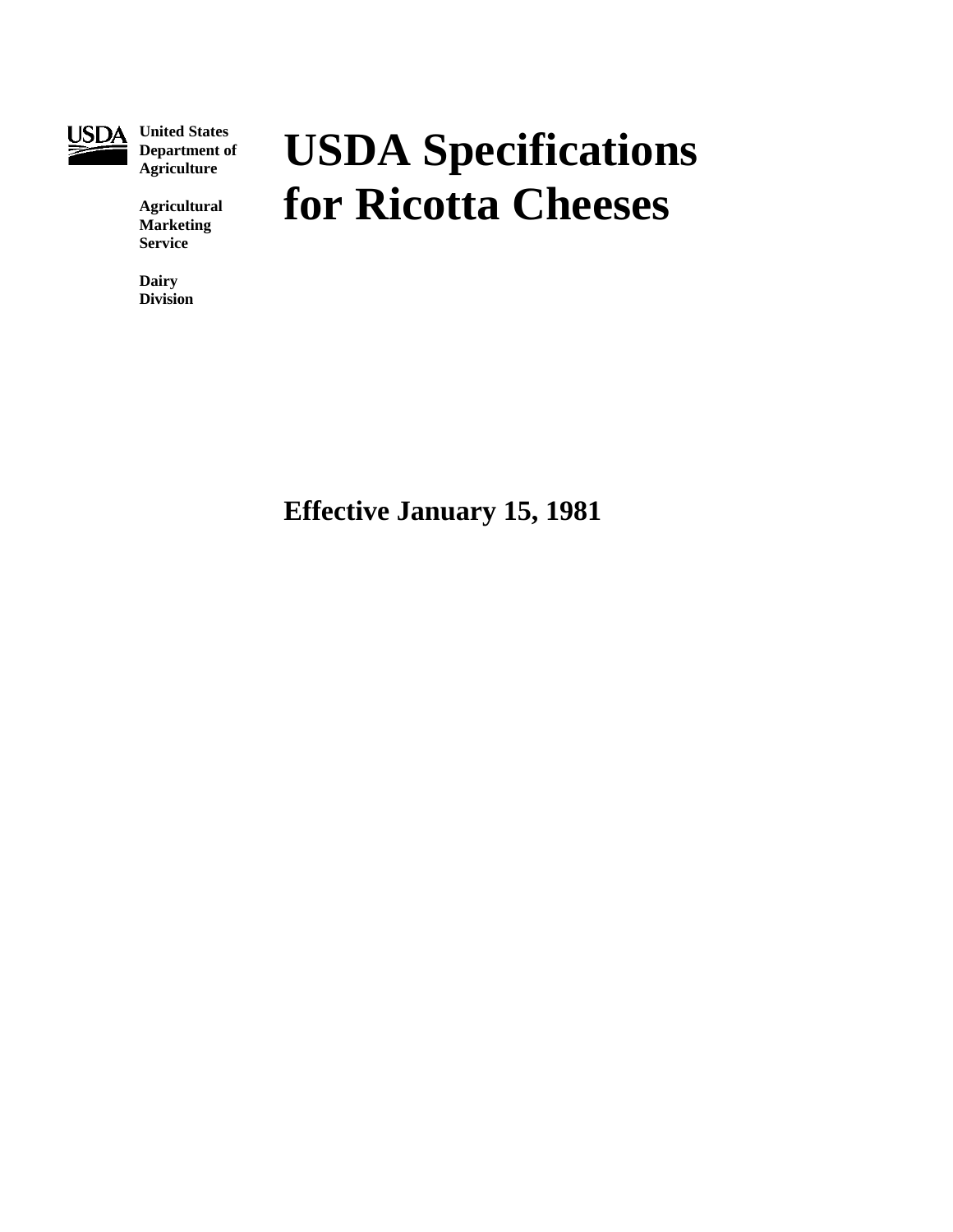I. This document has been developed to aid in the purchase of Ricotta cheeses which are intended for cooking or table uses. It is designed to provide the minimum requirements for Ricotta cheeses according to flavor, body and texture, color, finish and appearance, and packing and packaging. Ricotta cheese may be evaluated as soon as the cheese has cooled to below 45 $^{\circ}$  F. (7 $^{\circ}$  C.). The following types of Ricotta cheeses are covered by this specification:

### **Type (Composition by fat and moisture).**

*Type I -- Whole Milk Ricotta*. The cheese is manufactured from whole milk, and the finished product shall contain not more than 80.0% moisture and not less than 11.0% milkfat.

*Type II -- Part-skim Ricotta*. The cheese is manufactured from milk with reduced milkfat content, and the finished product shall contain not more than 80.0% moisture and less than 11.0% but not less than 6.0% milkfat.

*Type III -- Ricotta (Ricotone) from whey or skim milk*. The cheese is manufactured from skim milk, whey, or a blend of these products and the finished product shall contain not more than 82.5% moisture and less than 1.0% milkfat.

- II. The following documents of the United States Department of Agriculture form a part of this specification:
	- A. General Specifications for Dairy Plants Approved for USDA Inspection and Grading Service.
	- B. Standard Methods for the Examination of Dairy Products, latest edition.
	- C. Dairy Plants Surveyed and Approved for USDA Grading Service.
	- D. United States Standards for Condition of Food Containers. (Copies are available from: Dairy Division, Agricultural Marketing Service, U.S. Department of Agriculture, Washington, DC 20250.)
- III. Requirements.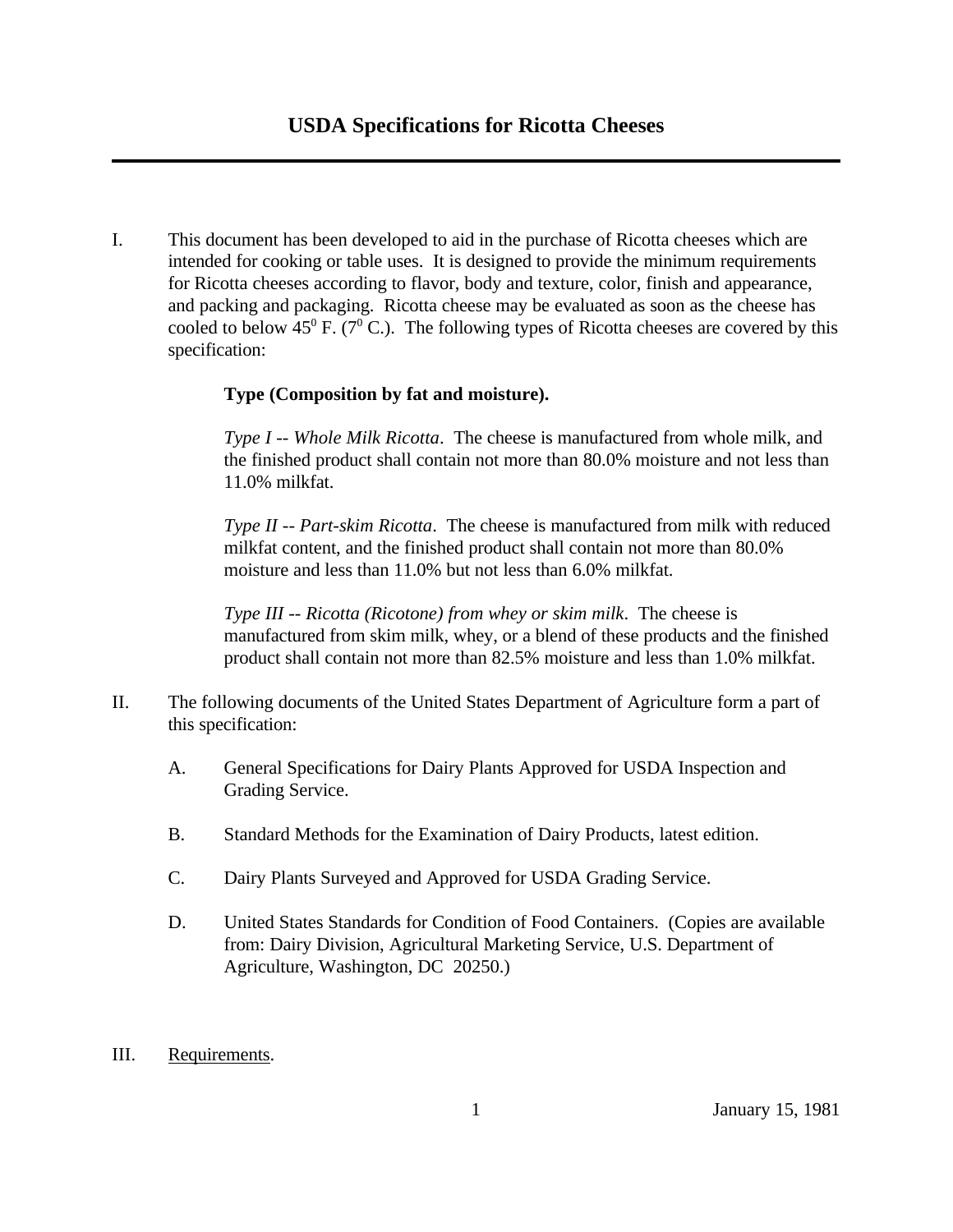*Ricotta cheese*. All types of Ricotta cheese that meet this specification shall have been manufactured and/or processed in a plant approved by the Dairy Grading Branch, Dairy Division, Agricultural Marketing Service, U.S. Department of Agriculture as complying with the "General Specifications for Dairy Plants Approved for USDA Inspection and Grading Service." Such plants are eligible to be listed in the document, "Dairy Plants Surveyed and Approved for USDA Grading Service."

Ricotta cheeses covered by this specification shall conform to or exceed the following characteristics:

- A. **Flavor.** Whole milk or part-skim Ricotta has a pleasant, slightly sweet or caramel flavor. Whey or skim milk Ricotta (Ricotone) has a slightly sweet, bland flavor. All three types of Ricotta cheese may possess an acid flavor to a slight degree.
- B. **Body and Texture.** The cheese is soft and creamy and moist, but may contain the following to a slight degree: grainy and open. The cheese shall be free from gas.
- C. **Color.** Ricotta cheese using whey from uncolored cheese shall have a natural white to light cream, uniform bright color, and attractive sheen. Ricotta cheese using whey from colored cheese may be yellow-orange in color.
- D. **Finish and Appearance.** The cheese shall be free from mold under the wrapper or covering. The wrapper or covering shall be neat, but may be definitely wrinkled.
- E. **Packing and Packaging.** The packaging shall satisfactorily protect the cheese for its final use. The cheese shall be packaged in a properly sealed container to prevent entrance of air or drying of the cheese. The package may be sealed by any satisfactory type of closure. All packaging shall comply with the applicable labeling regulations of the Food and Drug Administration.

### IV. Explanation of Terms.

### A. **With respect to flavor.**

- 1. *Slight*. An attribute which is barely identifiable and present only to a small degree.
- 2. *Acid*. Sharp and puckery to the taste, characteristic of lactic or acetic acid.
- 3. *Caramel*. A burnt sugar flavor.
- B. **With respect to body and texture.**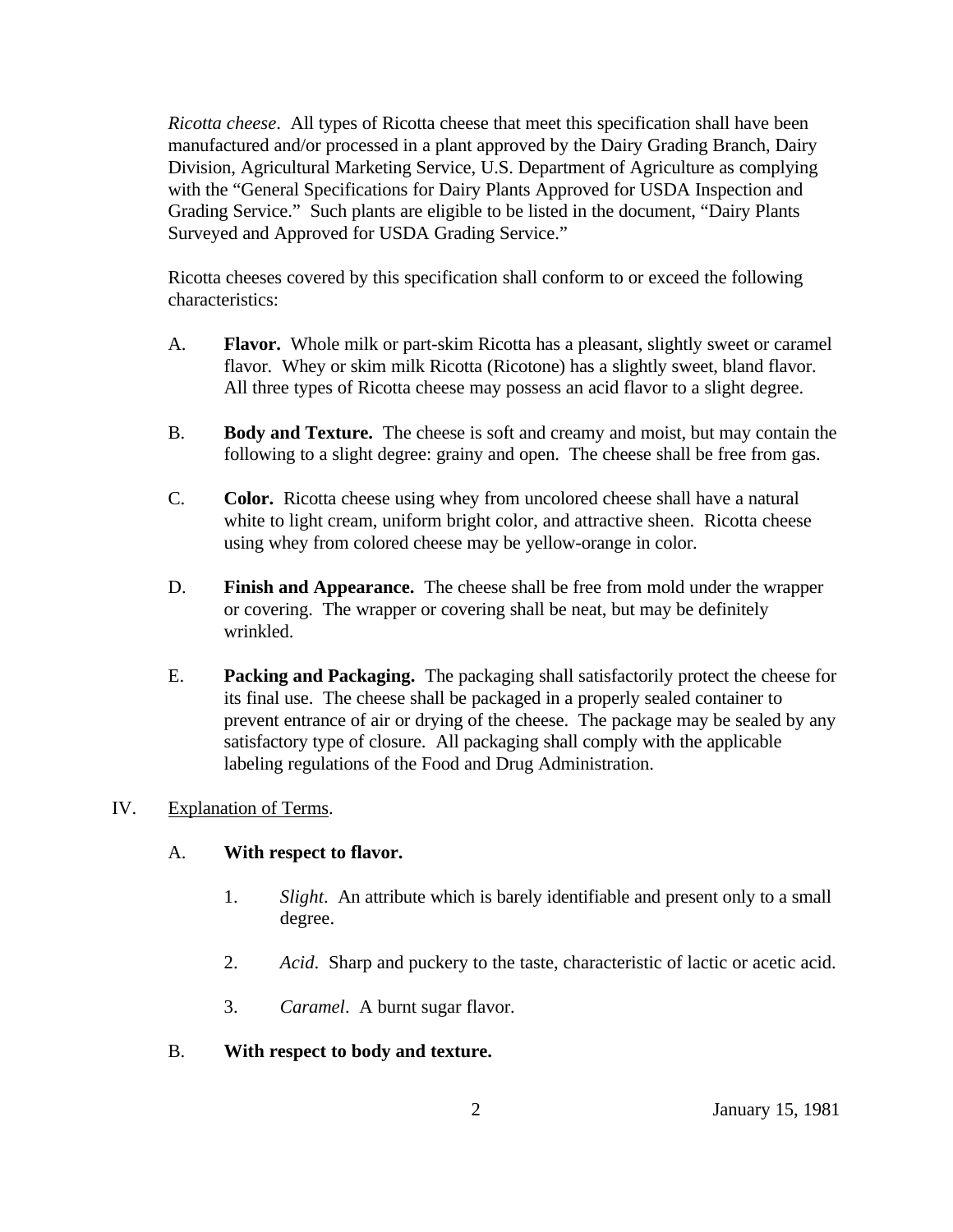- 1. *Slight*. An attribute which is barely identifiable and present only to a small degree.
- 2. *Definite*. An attribute which is readily identifiable and present to a substantial degree.
- 3. *Grainy*. Feels rough, dry, and sandy.
- 4. *Gas*. Gas holes of various sizes and may be scattered.
- 5. *Open*. Includes mechanical openings that are irregular in shape and are caused by variations in make procedure but are not the result of gas fermentation.

## C. **With respect to finish and appearance.**

- 1. *Definite*. An attribute which is readily identifiable and present only to a substantial degree.
- 2. *Misshapen*. Deformed from its characteristic shape.
- 3. *Wrinkled*. Rough or uneven.
- 4. *Creamy*. Resembling cream.
- 5. *Sheen*. Showing a brightness or luster.

### V. Supplemental Information.

- A. The buyer should specify when the product is to be inspected and a certificate issued by the Dairy Grading Branch.
- B. Ricotta cheese should be kept under refrigerated temperatures of between  $35^{\circ}$  F. and  $40^{\circ}$  F. ( $2^{\circ}$  C. And  $4^{\circ}$  C.). Do not freeze. This product is ready for immediate distribution, and should be refrigerated until consumed.
- C. A shelf life of one or two weeks can be expected from Ricotta cheese.
- D. The buyer should specify when the package is to be evaluated according to the U.S. Standards for Condition of Food Containers.